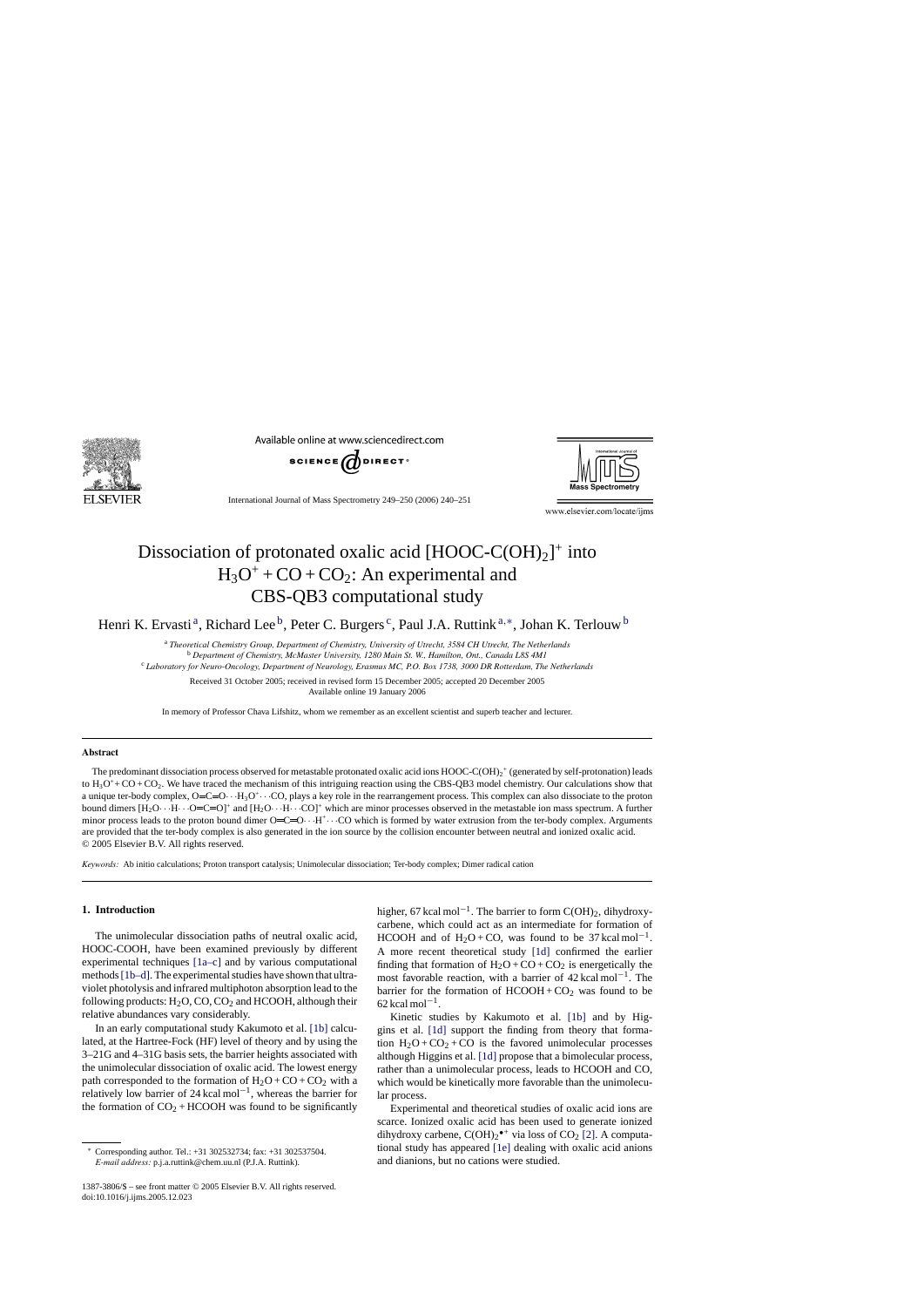<span id="page-1-0"></span>Here, we investigate the unimolecular rearrangement and dissociation pathways of protonated oxalic acid. Interestingly, we observe that its major dissociation products  $(H_3O^+ + CO_2 + CO)$ are analogous to those  $(H_2O + CO_2 + CO)$  observed for the unimolecular dissociation of oxalic acid itself; note that of these products  $H_2O$  has the highest proton affinity. Using the CBS-QB3 model chemistry, a pathway was traced where the key intermediate is the ter-body complex  $O=C=O \cdot \cdot H_3O^+ \cdot \cdot \cdot CO$ , which could also be viewed as a hydronium bound dimer. It is proposed that this ter-body complex is also generated in a collision encounter between ionized and neutral oxalic acid.

#### **2. Experimental and theoretical methods**

The experiments were performed with the VG analytical ZAB-R mass spectrometer of BEE geometry (B, magnet; E, electric sector) [\[3\]](#page-10-0) using an electron ionization source at an accelerating voltage of 8 kV. Metastable ion (MI) mass spectra were recorded in the second field free region (2ffr). The CID mass spectra of the 2ffr metastable peaks were obtained in the 3ffr using  $O_2$  as collision gas (Transmittance,  $T = 70\%$ ). All spectra were recorded using a PC-based data system developed by Mommers Technologies Inc. (Ottawa).

It is difficult to introduce oxalic acid into the ion source at controlled low pressures. When a probe tube containing anhydrous oxalic acid is introduced into the ion source, the pressure rapidly rises to  $1-3 \times 10^{-5}$  Torr. At these pressures self-protonation is complete, i.e., there is no signal for ionized oxalic acid. We attempted to protonate oxalic acid by other means, but we could not eliminate the contribution of self-protonation (see Section 3).

The computations were performed using GAMESS UK [\[4\]](#page-10-0) and Gaussian 98 [\[5\]](#page-10-0) program packages. Initial optimizations of the molecules were obtained at DFT/B3LYP level of theory, after which CBS-QB3 model chemistry [\[6\]](#page-11-0) implemented in the Gaussian 98 program package was used to obtain accurate complete basis set (CBS)-extrapolated values for the energy. From these accurate energies the values of the heat of formation at room temperature for each species was calculated using Radom's temperature correction method [\[7\]. S](#page-11-0)pin contaminations were within acceptable range. The resulting total energies and enthalpies of formation for minima and connecting transition states (TS) in the protonated oxalic acid system are presented in [Tables 1 and 2.](#page-2-0) [Fig. 1](#page-4-0) displays the optimized geometries for the principal species and [Fig. 2](#page-6-0) shows our derived potential energy surface (PES) for the rearrangement/dissociation processes of protonated oxalic acid. The complete set of computational results is available from the authors upon request.

#### **3. Results and discussion**

# *3.1. Structure, energy and stability of protonated oxalic acid*

The most favorable protonation site of gaseous organic acids,  $RC(=O)OH$ , is at the  $C(=O)$  oxygen atom to produce the carbenium ion  $R - C^+ (OH)_2 [8]$ . In these ions the two powerful electron donating OH groups stabilize the positive charge by resonance. Depending on its nature, the substituent R may or may not lead to further stabilization.

In line with the above, our calculations show that for oxalic acid too the most favorable protonation site is at one of the carbonyl groups. Several conformers exist for the ground state, i.e.,  $1a_1-1a_6$  in [Fig. 1.](#page-4-0) The lowest conformers are found with the CBS-QB3 method to be  $11.2 \text{ kcal mol}^{-1}$  for structure  $1a_1$ , and 11.3 kcal mol<sup>-1</sup> for structure  $1a_2$ . Slightly higher, at  $\Delta_f H = 14.1$  kcal mol<sup>-1</sup>, is structure **1a<sub>3</sub>** and clearly higher one can find structures  $1a_4$ ,  $1a_5$ , and  $1a_6$ , at 17.7, 21.6, and 29.6 kcal mol<sup>-1</sup>, respectively. All the stationary points of  $1a_1-1a_6$  can be transformed into each other over moderate barriers of  $\sim$ 15–21 kcal mol<sup>-1</sup> ([Table 1\)](#page-2-0). Protonation at one of the OH groups leads to even higher energy species,  $1b_1-1b_3$  and so these will be inaccessible by lowenergy protonation experiments. However, one of these structures, i.e., 1b<sub>3</sub>, plays a crucial role in the dissociation of **1a1**.

Collision mass spectrometry based experiments lend support for structure  $HOOC-C^+(OH)_2$  formed by self-protonation. The CID mass spectrum, see [Fig. 3\(](#page-7-0)b), shows two intense peaks at *m*/*z* 45 and 46. These peaks, it is proposed, arise from the simple bond cleavages,  $1a_1 \rightarrow$  COOH<sup>+</sup> + C(OH)<sub>2</sub> and  $1a_1 \rightarrow$  COOH<sup> $\bullet$ </sup> + C(OH)<sub>2</sub><sup> $\bullet$ +</sup>. The calculated threshold energies of these processes are 93 and 115 kcal mol−1, respectively, see [Table 2](#page-3-0) and so the signal at *m*/*z* 45 should be more abundant. From [Fig. 3\(b](#page-7-0)) it can be seen that the peaks at *m*/*z* 45 and 46 are of almost equal height, but the signal at *m*/*z* 45 is significantly broader making it the more abundant one. The peaks at *m*/*z* 29 and 19 correspond to consecutive dissociations of *m*/*z* 45 and 46 (part or all of *m*/*z* 19 may also be of metastable origin, see below). Minor peaks at *m*/*z* 74 and 56 can also be attributed to structure HOOC-C<sup>+</sup>(OH)<sub>2</sub> where loss of OH<sup>•</sup> may lead to ionized dihydroxycarbene,  $O=C=C(OH)_2^{\bullet+}$ ,  $m/z$  74, which then loses H<sub>2</sub>O to produce O=C=C=O<sup>•+</sup>.  $m/z$  56 (O=C=C(OH)<sub>2</sub><sup>•+</sup> + OH<sup>•</sup> lies at 126 kcal mol<sup>-1</sup> (from  $\Delta_f H$  [O=C=C(OH)<sub>2</sub><sup>•+</sup>] = 117 kcal mol<sup>-1</sup>, CBS-QB3, this work and  $\Delta_f H$  [OH•] = 9 kcal mol<sup>-1</sup> [\[8\]\)](#page-11-0) and so this process can only be observed upon collisional excitation).

The activation energy for the cleavage of lowest energy requirement is  $82 \text{ kcal mol}^{-1}$  (see [Fig. 2\),](#page-6-0) which is similar in magnitude to bond dissociation energies of neutral molecules and so protonated oxalic acid would appear to be very stable. However, far below this dissociation limit, **1a**<sub>1</sub> can undergo an intriguing rearrangement by step-wise or synchronous decarbonylation and decarboxylation.

# *3.2. Rearrangement and dissociation reactions of protonated oxalic acid*

The MI mass spectrum of  $1a<sub>1</sub>$  is shown in [Fig. 3\(a](#page-7-0)). The most important peak is at  $m/z$  19 (H<sub>3</sub>O<sup>+</sup>) corresponding to the loss of CO and CO2. Minor signals are observed at *m*/*z* 63 (loss of CO),  $m/z$  47 (loss of CO<sub>2</sub>) and  $m/z$  73 (loss of H<sub>2</sub>O). The signals at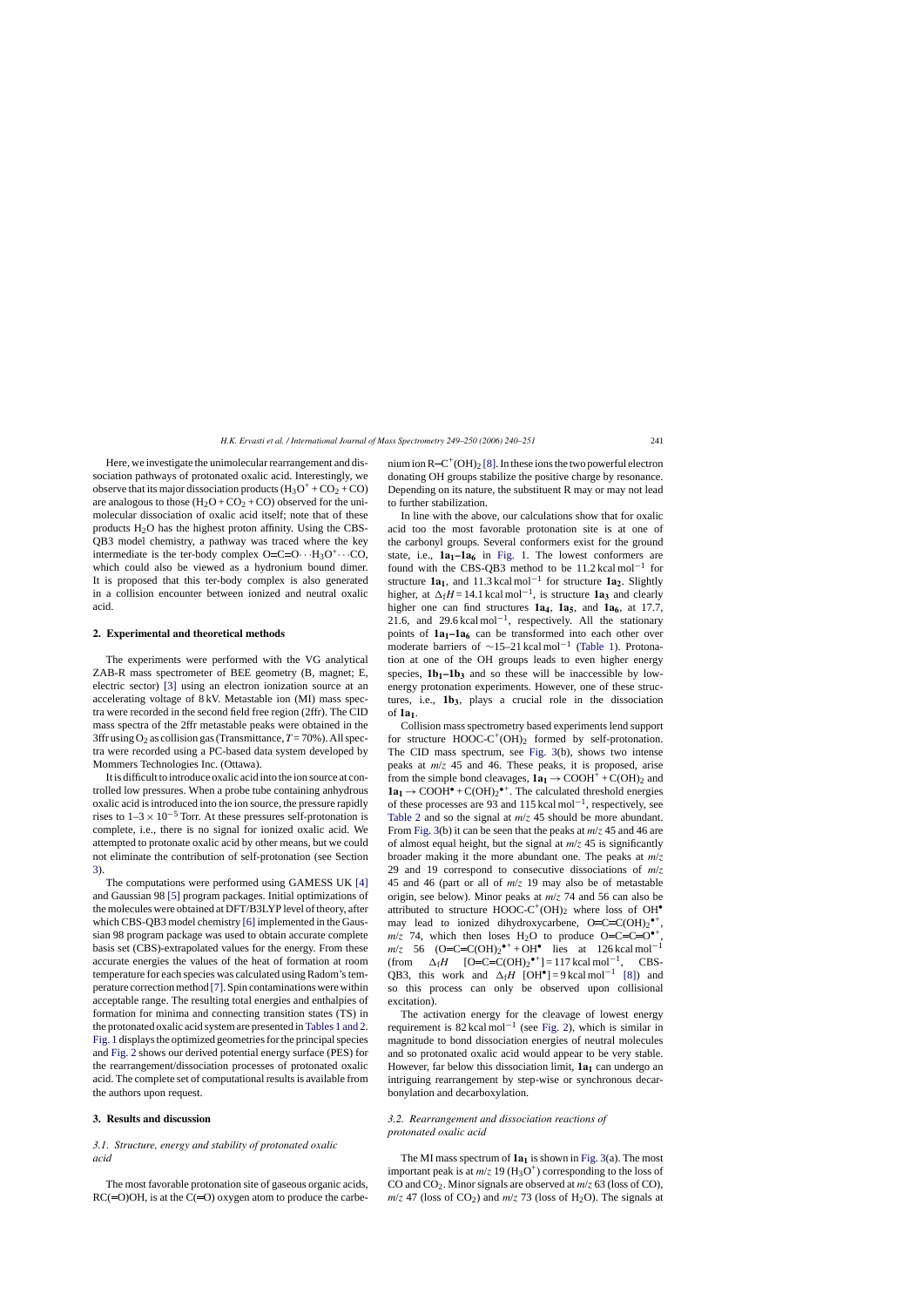<span id="page-2-0"></span>Table 1

Enthalpies of formation of protonated oxalic acid and isomers derived from CBS-QB3 calculations

| Ions                                                               |                 | $E_{\text{total}}(0 \text{ K})$ | <b>ZPE</b> | $\Delta H_{\rm f}^{\circ}$ (0 K) | $\Delta H_{\rm f}^{\circ}$ (298 K) |
|--------------------------------------------------------------------|-----------------|---------------------------------|------------|----------------------------------|------------------------------------|
| $(HO)2C-COOH^+$ [S]                                                | 1a <sub>1</sub> | $-378.16186$                    | 38.2       | 14.8                             | 11.2                               |
| $(HO)2C-COOH+$ [W]                                                 | 1a <sub>2</sub> | $-378.16176$                    | 38.3       | 14.8                             | 11.3                               |
| $(HO)2C-COOH+ [S]$                                                 | 1a <sub>3</sub> | $-378.15723$                    | 38.1       | 17.7                             | 14.1                               |
| $(HO)2C-COOH+ [S]$                                                 | 1a <sub>4</sub> | $-378.15159$                    | 37.9       | 21.2                             | 17.7                               |
| $(HO)2C-COOH+$ [U]                                                 | 1a <sub>5</sub> | $-378.14544$                    | 37.8       | 25.1                             | 21.6                               |
| $(HO)2C-COOH^+$ [U]                                                | 1a <sub>6</sub> | $-378.13285$                    | 37.3       | 33.0                             | 29.6                               |
| $TS$ 1a <sub>1</sub> $-1a_2$                                       | Rotation        | $-378.13862$                    | 36.8       | 29.4                             | 25.7                               |
| TS 1a <sub>1</sub> -1a <sub>5</sub>                                | Rotation        | $-378.13048$                    | 36.5       | 34.4                             | 30.9                               |
| TS 1a <sub>3</sub> -1a <sub>5</sub>                                | Rotation        | $-378.12937$                    | 36.5       | 35.1                             | 31.6                               |
| $TS$ 1a <sub>4</sub> $-1a1$                                        | Rotation        | $-378.14302$                    | 36.9       | 26.6                             | 23.0                               |
| TS $1a_5-1a_6$                                                     | Rotation        | $-378.12703$                    | 36.4       | 36.6                             | 33.2                               |
| TS $1a_4-1a_6$                                                     | Rotation        | $-378.11796$                    | 36.1       | 42.3                             | 39.0                               |
| $H_2O-C(=O)COOH^+$                                                 | 1b <sub>1</sub> | $-378.12420$                    | 36.1       | 38.4                             | 35.3                               |
| $H_2O-C(=O)COOH^+$                                                 | 1b <sub>3</sub> | $-378.12652$                    | 35.9       | 37.0                             | 34.2                               |
| $[O=C=O \cdots HOH(H) \cdots C=O]^+$                               | $1c_1$          | $-378.19180$                    | 34.1       | $-4.0$                           | $-5.7[-4.7]$                       |
| $[HO-C(=0)\cdots O(H)H\cdots C=O]^+$                               | 1c <sub>2</sub> | $-378.13396$                    | 34.4       | 32.2                             | 30.3                               |
| $[O=C \cdots H \cdots O(H) - C(=0)OH]$ <sup>+</sup>                | 1c <sub>3</sub> | $-378.14849$                    | 34.7       | 23.1                             | 20.7                               |
| $[O=C=O \cdot \cdot \cdot H \cdot \cdot \cdot O(H)-C(H)=O]^+$      | $1d_1$          | $-378.16585$                    | 34.9       | 12.2                             | 10.0 [11.0]                        |
| $[O=C=O \cdot \cdot \cdot H \cdot \cdot \cdot O(H)-C(H)=O]^+$      | 1d <sub>2</sub> | $-378.16560$                    | 34.8       | 12.4                             | 10.3                               |
| $[O=C=O \cdot \cdot H \cdot \cdot \cdot O-C(H)$ - OH] <sup>+</sup> | 1d <sub>3</sub> | $-378.19586$                    | 36.9       | $-6.6$                           | $-9.2$                             |
| $[O=C=O \cdot \cdot \cdot H-C(OH)_2]^+$                            | $1d_4$          | $-378.19737$                    | 36.9       | $-7.6$                           | $-10.2$                            |
| $(HO)_{3}C-C=O^{+}$                                                | 1e              | $-378.17585$                    | 36.0       | 5.9                              | 3.7                                |
| $[O=C \cdots H \cdots O-C(OH)_2]^+$                                | 1 <sub>f</sub>  | $-378.18502$                    | 36.2       | 0.2                              | $-2.5$                             |
| $(HO)_{2}C-O-C(H)=O^{+}$                                           | 1g              | $-378.15797$                    | 36.0       | 17.9                             | 14.1                               |
| $[O=C=O \cdot \cdot \cdot H \cdot \cdot \cdot O(H) - C - OH]^+$    | 1 <sub>h</sub>  | $-378.10775$                    | 34.7       | 48.7                             | 46.4                               |
| $TS$ 1b <sub>3</sub> -1c <sub>1</sub> (Fig. 2)                     |                 | $-378.11318$                    | 34.7       | 45.3                             | 42.6                               |
| TS $1a_1-1e$ (Fig. 2)                                              |                 | $-378.08623$                    | 35.4       | 62.2                             | 58.7                               |
| TS $1c_1 - 1d_1$ (Fig. 2)                                          |                 | $-378.16149$                    | 32.3       | 15.0                             | 13.4                               |
| TS $1d_2-1d_3$ (Fig. 2)                                            |                 | $-378.14591$                    | 34.7       | 24.7                             | 21.7 [23.8]                        |
| TS 1d <sub>1</sub> -1d <sub>2</sub> (Fig. 2)                       |                 | $-378.16086$                    | 34.6       | 15.4                             | 12.9                               |
| TS $1a_2-1b_3$ (Fig. 2)                                            |                 | $-378.12456$                    | 35.2       | 38.1                             | 34.5                               |
| TS $1c_3-1g$ (Fig. 5)                                              |                 | $-378.14653$                    | 33.8       | 24.3                             | 21.2                               |
| TS $1f-1g$ (Fig. 5)                                                |                 | $-378.14563$                    | 34.9       | 24.9                             | 22.1                               |
| TS $1c_2-1c_3$ (Fig. 5)                                            |                 | $-378.13306$                    | 33.7       | 32.8                             | 30.4                               |
| TS $1c_1 - 1c_2$ (Fig. 5)                                          |                 | $-378.13502$                    | 33.8       | 32.0                             | 29.5                               |
| $TS$ 1a <sub>4</sub> $-1h$                                         |                 | $-378.09033$                    | 34.7       | 59.6                             | 56.3                               |
| $TS$ 1a <sub>4</sub> $-1d_4$                                       |                 | $-378.08291$                    | 35.0       | 64.3                             | 61.4                               |

Values in square brackets refer to CBS-APNO results.

*m*/*z* 29, 45, 46 and 56 are completely of collision origin resulting from the presence of residual collision gas. In the following we discuss the metastable losses of CO,  $CO_2$ ,  $CO + CO_2$  and of  $H<sub>2</sub>O$ .

First we identify the CH<sub>3</sub>O<sub>2</sub><sup>+</sup> ions at  $m/z$  47 and the CH<sub>3</sub>O<sub>3</sub><sup>+</sup> ions at *m*/*z* 63. In [Fig. 4\(a](#page-8-0)) and (b) are given the reference CID spectra of the  $m/z$  47  $CH_3O_2^+$  ions, to wit protonated formic acid,  $HC(OH)_2^+$  generated from ionized ethyl formate, and the proton bound dimer  $H_2O \cdot H^+ \cdot \cdot CO$  formed in a CI experiment of CO with a trace of water [\[9\].](#page-11-0) The latter CID spectrum is dominated by a narrow peak at  $m/z$  19, whereas that for  $HC(OH)_2^+$  gives an intense peak at  $m/z$  29. The CID spectrum of the  $CH<sub>3</sub>O<sub>2</sub><sup>+</sup>$ ions generated from metastable  $1a<sub>1</sub>$  is shown in [Fig. 4\(c](#page-8-0)). Now we had already observed that in the MI mass spectrum of  $1a<sub>1</sub>$ the metastable peak at  $m/z$  47 is much weaker than the collision induced peak at  $m/z$  46 and so the CID spectrum of  $m/z$  47 will be heavily contaminated by contributions from  $C(OH)_2^{\bullet+}$ . This

species gives signals at *m*/*z* 29, 28, 18, 17 and 12 in a ratio of 100:40:14:13:2 and so we can only use the narrow peak at *m*/*z* 19 to identify the CH<sub>3</sub>O<sub>2</sub><sup>+</sup> ions. Such a signal is compatible with the structure  $H_2O \cdot H^+ \cdot \cdot CO$ , where the proton will be more closely associated with the water molecule because the proton affinity (PA) of water is larger than that of CO [\[8\].](#page-11-0) However, we cannot exclude the possibility that some  $HC(OH)_2^+$  ions are co-generated. We have tried to separate the *m*/*z* 47 peak from the intense signal at *m*/*z* 46 by examining the MI spectrum of the fully D labeled ions DOOC-C(OD)2 +, where *m*/*z* 50 is separated from *m*/*z* 48. However, in this experiment we find that *m*/*z* 50 is now contaminated by DO-C-  $^{18}$ OD<sup> $\bullet$ +</sup> generated by losses of  $CO<sub>2</sub>$  from the oxalic acid-OD<sub>2</sub>, <sup>18</sup>O molecular ions.

In [Fig. 4\(d](#page-8-0)) and (e) are given the reference CID spectra of *m*/*z* 63  $CH_3O_3^+$ , namely protonated carbonic acid,  $C(OH)_3^+$ , formed from ionized diethyl carbonate [\[10\], a](#page-11-0)nd the proton bound dimer  $H_2O \cdot H^+ \cdot \cdot O=C=O$  generated by the dissociative ionization of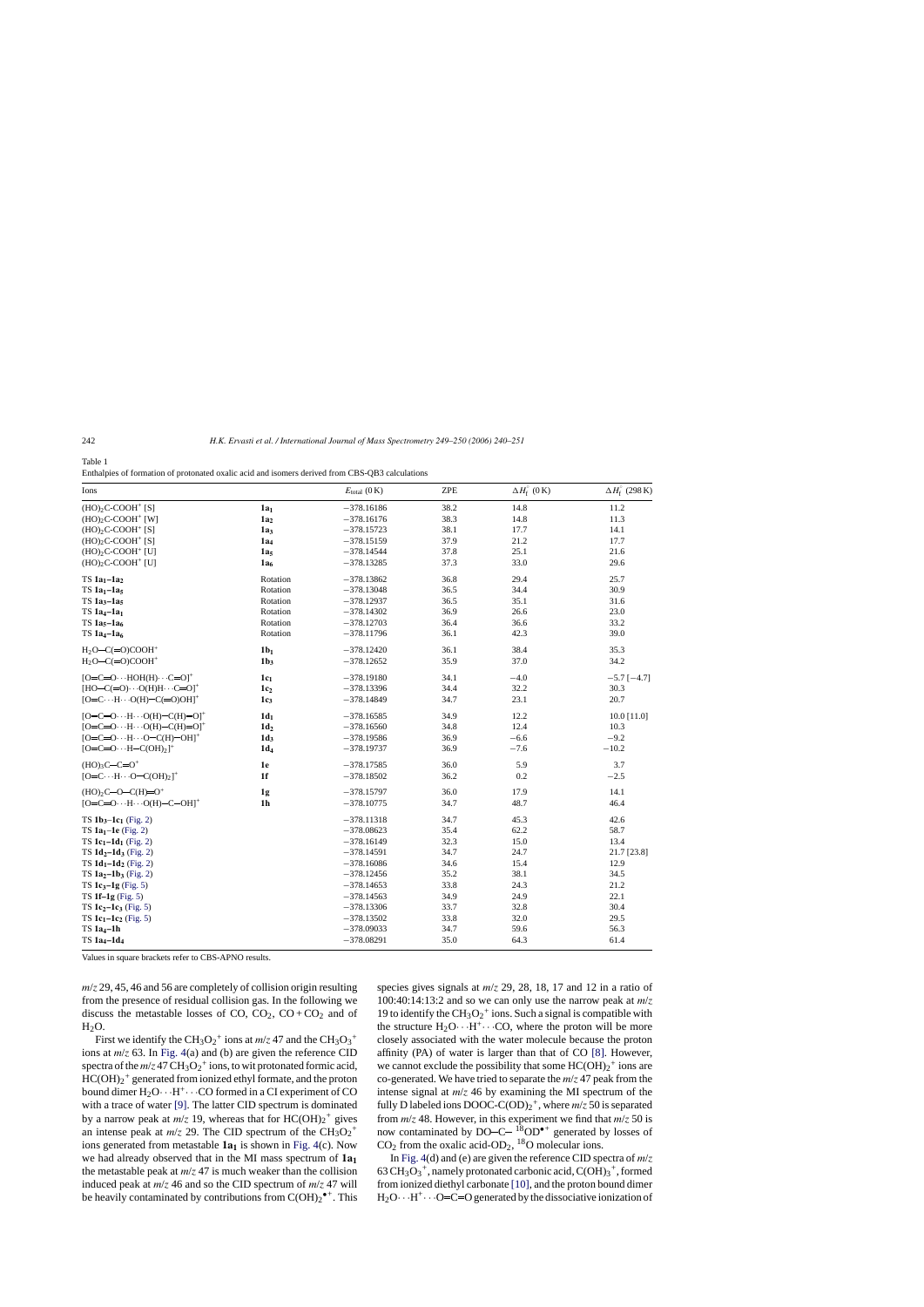Enthalpies of formation of dissociation products of protonated oxalic acid derived from CBS-QB3 calculations<sup>a</sup>

| Ions                                             |                | $E_{\text{total}}(0 \text{ K})$ | <b>ZPE</b> | $\Delta H_{\rm f}^{\circ}$ (0 K) | $\Delta H_{\rm f}^{\circ}$ (298 K) |
|--------------------------------------------------|----------------|---------------------------------|------------|----------------------------------|------------------------------------|
| $H_3O^+ + CO + CO_2$                             |                |                                 |            |                                  | 21                                 |
| $H_3O^+$                                         |                | $-76.59652$                     | 21.4       | 145.2                            | 143.6                              |
| $\rm CO$                                         |                | $-113.18197$                    | 3.1        | $-27.7$                          | $-26.9$                            |
| CO <sub>2</sub>                                  |                | $-188.37223$                    | 7.3        | $-95.8$                          | $-95.9$                            |
| $H = C(OH)2+ + CO2$                              |                |                                 |            |                                  | $\mathbf{1}$                       |
| $[O=C \cdots H \cdots OH_2]^+ + CO_2$            |                |                                 |            |                                  | 6                                  |
| $H-C(OH)2$ <sup>+b</sup>                         | 2a             | $-189.80656$                    | 29.0       | 99.9                             | 97.2                               |
| $H-C(=O)OH2+$                                    | 2 <sub>b</sub> | $-189.77544$                    | 26.5       | 119.5                            | 117.5                              |
| $[O=C \cdots H \cdots OH_2]^+$                   | 2c             | $-189.80110$                    | 25.7       | 103.4                            | 101.7                              |
| $[{\rm C=O}\cdots{\rm H}\cdots{\rm OH}_2]^+$     | 2d             | $-189.79193$                    | 25.7       | 109.1                            | 107.8                              |
| $HO$ -C-OH <sub>2</sub> <sup>+</sup>             | 2e             | $-189.71594$                    | 26.3       | 156.8                            | 154.8                              |
| Fig. $5(b)$                                      | $2a$ -CO       | $-303.00598$                    | 33.0       | 61.3                             | 59.2                               |
| Fig. $5(b)$                                      | $2b$ -CO       | $-302.97500$                    | 30.8       | 80.8                             | 79.2                               |
| Fig. $5(b)$                                      | $2b$ -CO'      | $-302.97453$                    | 31.0       | 81.1                             | 79.4                               |
| Fig. $5(b)$                                      | $2c$ - $CO$    | $-303.00040$                    | 30.2       | 64.8                             | 63.6                               |
| $TS$ 2a- $CO - 2b$ - $CO$                        |                | $-302.96963$                    | 30.8       | 84.1                             | 81.6                               |
| $TS 2b-CO - 2b-CO'$                              |                | $-302.96943$                    | 30.8       | 84.3                             | 82.3                               |
| $TS 2b-CO' - 2c-CO$                              |                | $-302.96824$                    | 28.4       | 85.0                             | 84.1                               |
| $C(OH)3+ + CO$                                   |                |                                 |            |                                  | $\,8\,$                            |
| $[O=C=O \cdots H \cdots OH_2]^+ + CO$            |                |                                 |            |                                  | 6                                  |
| $C(OH)3$ <sup>+b</sup>                           | 3a             | $-264.98695$                    | 32.2       | 38.0                             | 34.6                               |
| $HO-C(=O)OH2+$                                   | 3 <sub>b</sub> | $-264.94565$                    | 30.6       | 63.9                             | 61.0                               |
| $[O=C=O \cdot \cdot H \cdot \cdot \cdot OH_2]^+$ | 3c             | $-264.99197$                    | 29.6       | 34.8                             | 32.7                               |
| $TS 3a - 3b$                                     |                | $-264.90297$                    | 28.4       | 90.7                             | 87.3                               |
| $TS$ 3b $-$ 3c                                   |                | $-264.92845$                    | 29.1       | 71.0                             | 68.3                               |
| $HO - C (=O)C = O^+ + H_2O$                      |                |                                 |            |                                  | 52                                 |
| $[O=C=O \cdots H \cdots C=O]^+ + H_2O$           |                |                                 |            |                                  | 29                                 |
| $HO-C(=0)C=0^+$                                  | 4a             | $-301.76187$                    | 19.4       | 111.5                            | 110.5                              |
| $[O=C=O \cdots H \cdots C=O]^+$                  | 4 <sub>b</sub> | $-301.80091$                    | 17.5       | 87.4                             | 87.1                               |
| H <sub>2</sub> O                                 |                | $-76.33746$                     | 13.2       | $-57.5$                          | $-58.2$                            |
| $HO-C=O^+$                                       |                | $-188.57461$                    | 13.3       | 142.5                            | 141.8                              |
| $H-C=O+$                                         |                | $-113.40509$                    | 10.2       | 197.6                            | 197.5                              |
| $HO$ -C-OH $\bullet$ <sup>+</sup> (W conformer)  |                | $-189.12578$                    | 20.4       | 161.9                            | 160.3                              |
| HO-C-OH (S conformer)                            |                | $-189.45926$                    | 20.5       | $-47.4$                          | $-49.1$                            |
| $HOCO^{\bullet}$                                 |                | $-188.87250$                    | 13.0       | $-44.5$                          | $-45.2$                            |
| $(HO)2C=Ob$                                      |                | $-264.69558$                    | 24.5       | $-144.5$                         | $-146.9$                           |

<sup>a</sup> *E*<sub>total</sub> in Hartrees, all other values in kcal mol<sup>−1</sup>, including the ZPE scaled by 0.99. b Lowest energy conformer.

dihydroxyfumaric acid [\[10\]. T](#page-11-0)he latter spectrum is characterized by a narrow peak at  $m/z$  19,  $H_3O^+$ , as was also the case for  $H_2O \cdots H^+ \cdots CO$ , see above. The CID spectrum of the CH<sub>3</sub>O<sub>3</sub><sup>+</sup> ions generated from metastable **1a**<sub>1</sub> ions is given in [Fig. 4\(f](#page-8-0)) and it can be seen that these ions are  $H_2O \cdot H^+ \cdot \cdot \cdot O=C=O$  to the exclusion of  $C(OH)<sub>3</sub><sup>+</sup>$ .

Thus, the following dissociations have been established:

$$
HOOC-C^{+}(OH)_2 \rightarrow H_2O \cdot sH^{+} \cdot sO=C=O + CO \tag{1}
$$

$$
HOOC-C^{+}(OH)_2 \rightarrow H_2O \cdot sH^{+} \cdot sCO + CO_2 \tag{2}
$$

$$
HOOC-C^{+}(OH)_2 \rightarrow H_3O^{+} + CO + CO_2 \tag{3}
$$

According to our calculations the conformer **1a2**  $(\Delta_f H = 11.3 \text{ kcal mol}^{-1})$  can rearrange without a barrier to the hydroxyl protonated form  $HOOC-C(=O)OH_2^+$ ,  $1b_{3}$ , which lies  $35 \text{ kcal mol}^{-1}$  above **1a**<sub>2</sub>; alternatively, see [Table 1](#page-2-0) and [Fig. 2,](#page-6-0) we can start from  $1a_1$  ( $\Delta_f H = 11.2$  kcal mol<sup>-1</sup>) which can then, via a barrier at  $26 \text{ kcal mol}^{-1}$ , rearrange to 1a<sub>2</sub>. The associated transition state  $(TS_1a_2-1b_3)$  as well as  $1b_3$  are essentially planar. Next the  $H_2O$  moiety rotates to such an extent  $(TS \t1b_3-lc_1)$  that the carboxyl hydrogen can be transferred to the  $H<sub>2</sub>O$  ionic part. This leads to collapse to the ter-body [\[11\]](#page-11-0) complex  $O=C=O \cdots H_3O^+ \cdots CO$  (1c<sub>1</sub>) which in fact is a double hydrogen bridged species and which can also be viewed as a hydronium bound dimer. Thus, after the second hydrogen shift, the C-C bond stretches and the incipient  $H_3O^+$ ion inserts itself into this elongated C-C bond forming H-bonds with  $CO$  and  $CO<sub>2</sub>$ . This ter-body complex serves as the reacting configuration (RC) for reactions  $(1)$ – $(3)$ . It can be seen from Table 2 and [Fig. 2](#page-6-0) that the dissociation energies to produce  $H_3O^+$  from  $H_2O \cdot \cdot \cdot H^+ \cdot \cdot \cdot O=C=O$  and  $H_2O \cdot \cdot \cdot H^+ \cdot \cdot \cdot CO$  are the same, 15 kcal mol<sup>-1</sup>. This means that CO and CO<sub>2</sub> have the same hydronium ion affinity. Thus, energetically it makes no difference whether we associate  $H_3O^+$  with CO or CO<sub>2</sub> and as

<span id="page-3-0"></span>Table 2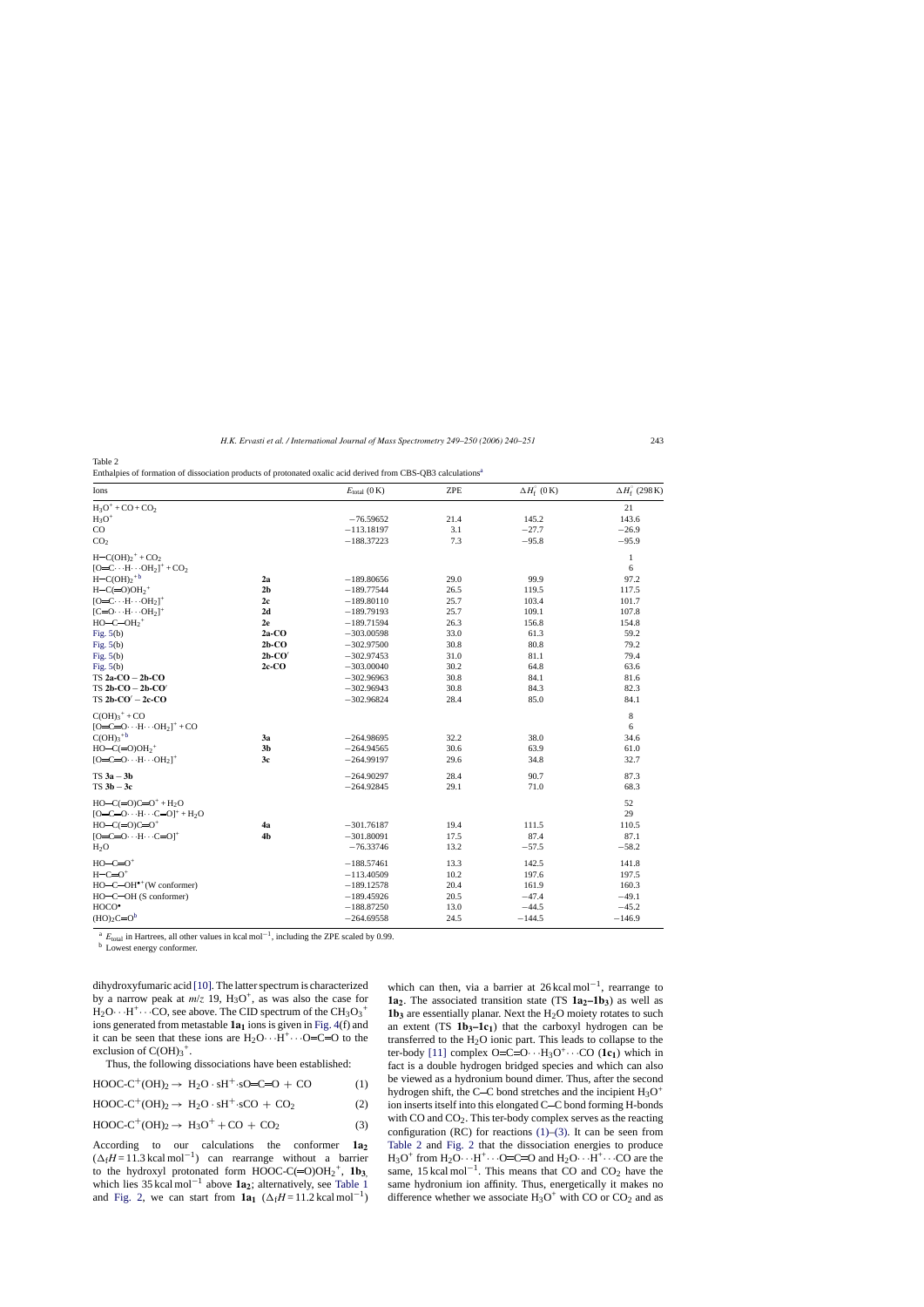<span id="page-4-0"></span>a consequence association with a second  $CO$  or  $CO<sub>2</sub>$  molecule, too, makes no difference. As can be seen from [Fig. 2,](#page-6-0) a single complexation leads to a stabilization of 15 kcal mol<sup>-1</sup> and the second one to a further stabilization of 12 kcal mol<sup>-1</sup>.

We note here that the barrier for formation of  $H_3O^+$  + CO + CO<sub>2</sub> is 32 kcal mol<sup>-1</sup>, which is similar to the barrier found for formation of  $H_2O + CO + CO_2$  for neutral oxalic acid, 24 [\[1b\]](#page-10-0) or 42 kcal mol<sup>-1</sup> [\[1d\]](#page-10-0) although the respective mechanisms are very different. Hence, protonation does not appear to accelerate decomposition of oxalic acid.

The ter-body complex  $1c_1$  may also lead to the loss of  $H_2O$  to produce the proton bound dimer  $O=C=O \cdot \cdot \cdot H^+ \cdot \cdot \cdot CO$  $(m/z)$  73). According to our calculations the O-H $\cdots$ C hydrogen in  $1c_1$  may move towards the C atom of CO and the  $H_2O$ molecule is then "extracted" from the complex to produce the TS  $(1c_1-1d_1)$  which can be considered as the proton bound dimer  $O=C=O \cdot \cdot H^+ \cdot \cdot \cdot CO$  with an additional water molecule associated with the proton. This TS may generate the proton bound dimer O=C=O···H<sup>+</sup>···O(H)–CH=O,  $1d_1$ , or it may shed H<sub>2</sub>O to produce  $O=C=O \cdot \cdot H^+ \cdot \cdot \cdot CO$ ,  $m/z$  73. This ion could fragment further to  $HCO^+ + CO_2$  (+H<sub>2</sub>O) and this process has a threshold energy of 44 kcal mol−1. Since the intensity ratio *m*/*z* 29:*m*/*z* 45 is the same in [Fig. 3\(a](#page-7-0)) and (b) we conclude that most of  $m/z$ 29 in the MI spectrum ([Fig. 3\(a](#page-7-0))) is of collision induced origin. This leads to an important conclusion: the internal energy of metastable protonated oxalic acid cannot be much larger than



Fig. 1. The CBS-QB3 optimized geometries for protonated oxalic acid isomers and selected transition states.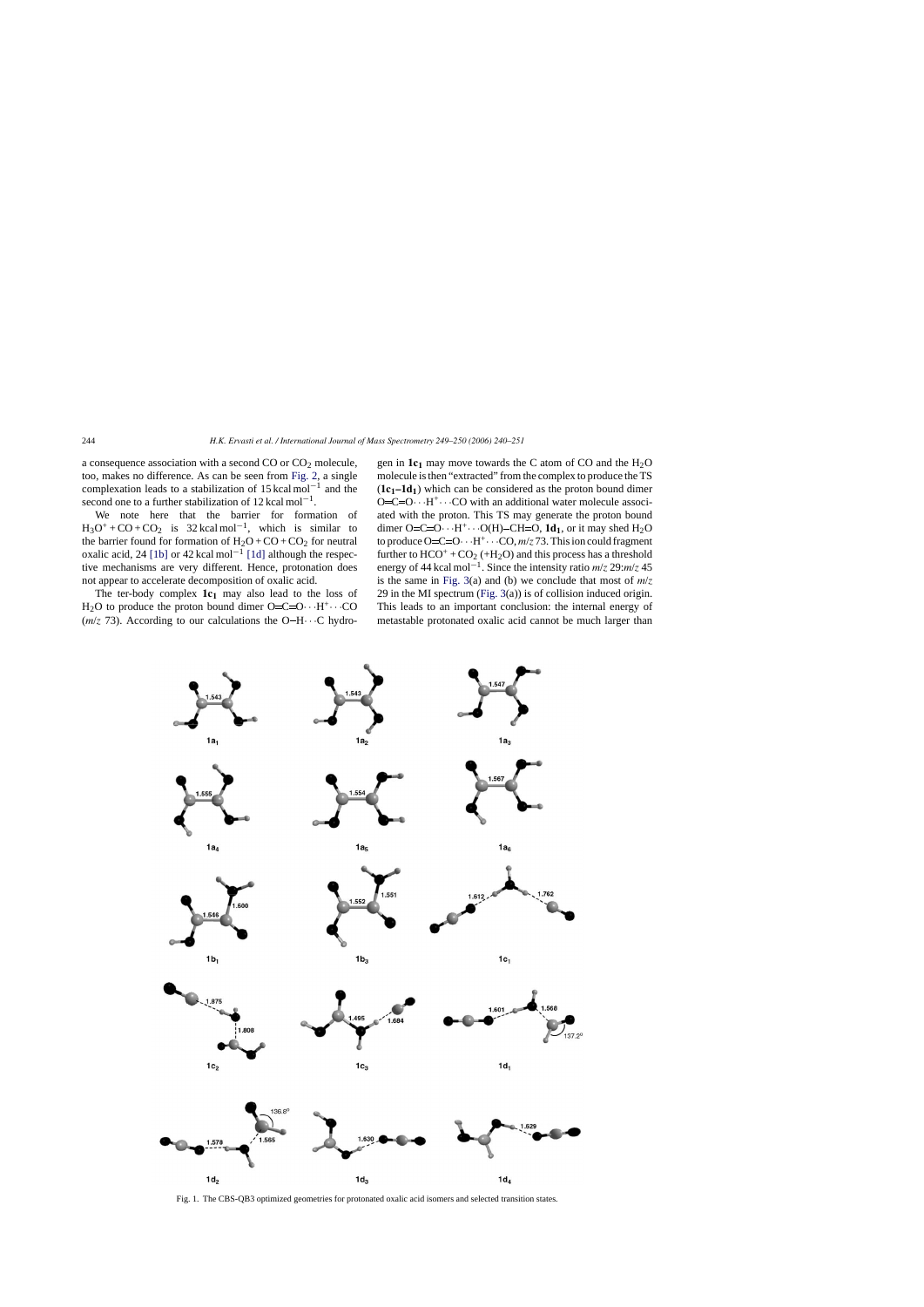

Fig. 1. (*Continued* ).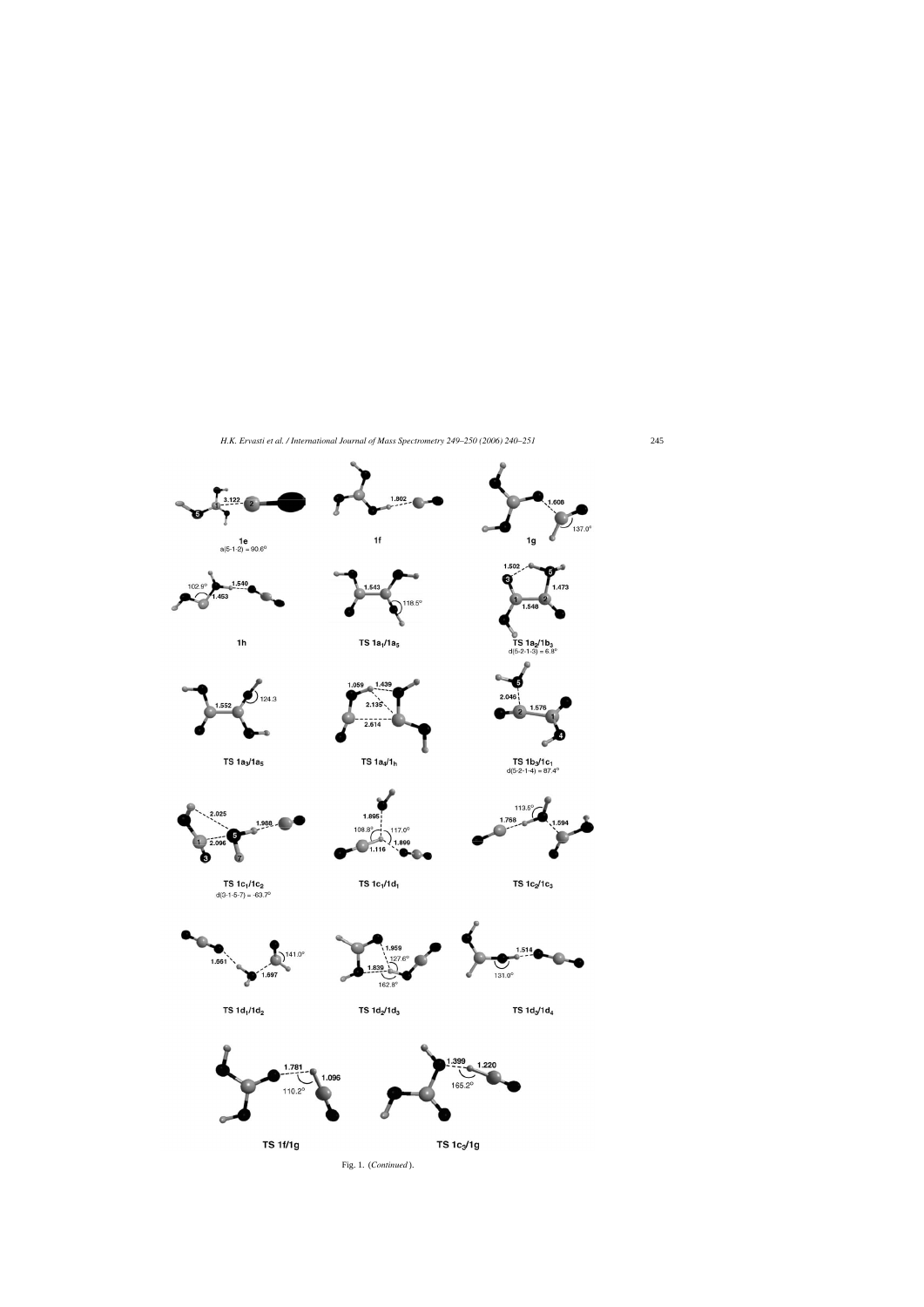<span id="page-6-0"></span>

Fig. 2. Potential energy diagram derived from CBS-QB3 (298 K, [Tables 1 and 2\) c](#page-2-0)alculations describing the dissociation chemistry of metastable protonated oxalic acid ions.

 $44$  kcal mol<sup>-1</sup> which imposes an upper energy limit upon our theoretical calculations. Thus, certain mechanistic alternatives, how attractive they may be, can now be ruled out. For example, the barrier for a least-motion extrusion of CO from conformer **1a<sub>1</sub>** to produce  $C(OH)_3$ <sup>+</sup> from **1e** lies at 59 kcal mol<sup>-1</sup> (see Fig. 2) and so this process can be ruled out.

In the same vein, direct formation of  $HC(OH)_2^+$  by loss of  $CO<sub>2</sub>$  is also energetically prohibited: the transition state associated with the 1,3-H shift in the reaction sequence **1a<sub>4</sub>** → **1d<sub>4</sub>** → HC(OH)<sub>2</sub><sup>+</sup> + CO<sub>2</sub> lies at 61 kcal mol<sup>-1</sup> [\(Table 2\).](#page-3-0) Alternatively, a 1,4-H shift with a concomitant  $C-C$  cleavage in  $1a_4$  would yield ion 1h, O=C=O···H-O<sup>+</sup>(H)-C-OH. This ion could rearrange into  $1d_4$ , O=C=O···H-C<sup>+</sup>(OH)<sub>2</sub>, by proton transport catalysis, and then lose  $CO<sub>2</sub>$ . However, the transition state for **1a4** <sup>→</sup>**1h** lies at 56 kcal mol−1, see [Table 1, a](#page-2-0)nd so this process can also be ruled out.

Summarizing, our CBS-QB3 calculations can rationalize the formation of the dissociation products  $(H_3O^+, H_2O \cdots H^+ \cdots CO)$ ,  $H_2O \cdots H^+ \cdots O=C=O$  and  $O=C=O \cdots H^+ \cdots CO$  of protonated oxalic acid in terms of the intermediary of the ter-body complex  $O=C=O \cdot \cdot H_3O^+ \cdot \cdot \cdot CO$ . However, some disconcerting questions remain, to wit:

1. We can rationalize the formation of the proton bound dimers  $H_2O\cdots H^+\cdots CO$  and  $H_2O\cdots H^+\cdots O=C=O$ ; we can also

rationalize that the conventional species  $HC(OH)_2^+$  and  $C(OH)<sub>3</sub><sup>+</sup>$  are not formed directly from **1a**. However, can we also rule out the formation of  $HC(OH)_2^+$  and  $C(OH)_3^+$  via other pathways, for example, via further isomerization of the molecular ion or of the product ions?

2. The products  $H_2O \cdot H^+ \cdot \cdot CO$  and  $H_2O \cdot \cdot \cdot H^+ \cdot \cdot \cdot O=C=O$  are formed with a large amount of excess energy  $(37 \text{ kcal mol}^{-1})$ , see Fig. 2) and so the question arises as to why these proton bound dimers (or at least part of them) remain intact. Also, what is the reason that two iso-energetic products (formation of *m*/*z* 47 and 63) give markedly different ion yields in the MI spectrum? And lastly, formation of *m*/*z* 73 needs 23 kcal mol−<sup>1</sup> more energy than generation of *m*/*z* 47, so why are the two corresponding metastable peaks of nearly equal intensity?

# *3.3. Transformation of O*=C=O $\cdot \cdot$ *H<sub>3</sub>O*<sup>+</sup> $\cdot \cdot$ *C*=O *in to <sup>O</sup> <sup>C</sup> <sup>O</sup>*···*<sup>H</sup> <sup>O</sup> CHOH<sup>+</sup>*

With respect to the first question, we have already established that the ter-body complex  $1c_1$  can rearrange into O=C=O $\cdot \cdot \cdot$ H<sup>+</sup> $\cdot \cdot \cdot$ O(H)–CH=O, **1d**<sub>1</sub>, see Fig. 2. This species can rearrange via a low barrier to its conformer **1d2**. In this species the  $CO<sub>2</sub>$  molecule can accept the proton and after passing TS  $(\mathbf{1d}_2 - \mathbf{1d}_3)$  at 22 kcal mol<sup>-1</sup>, the proton is donated back to the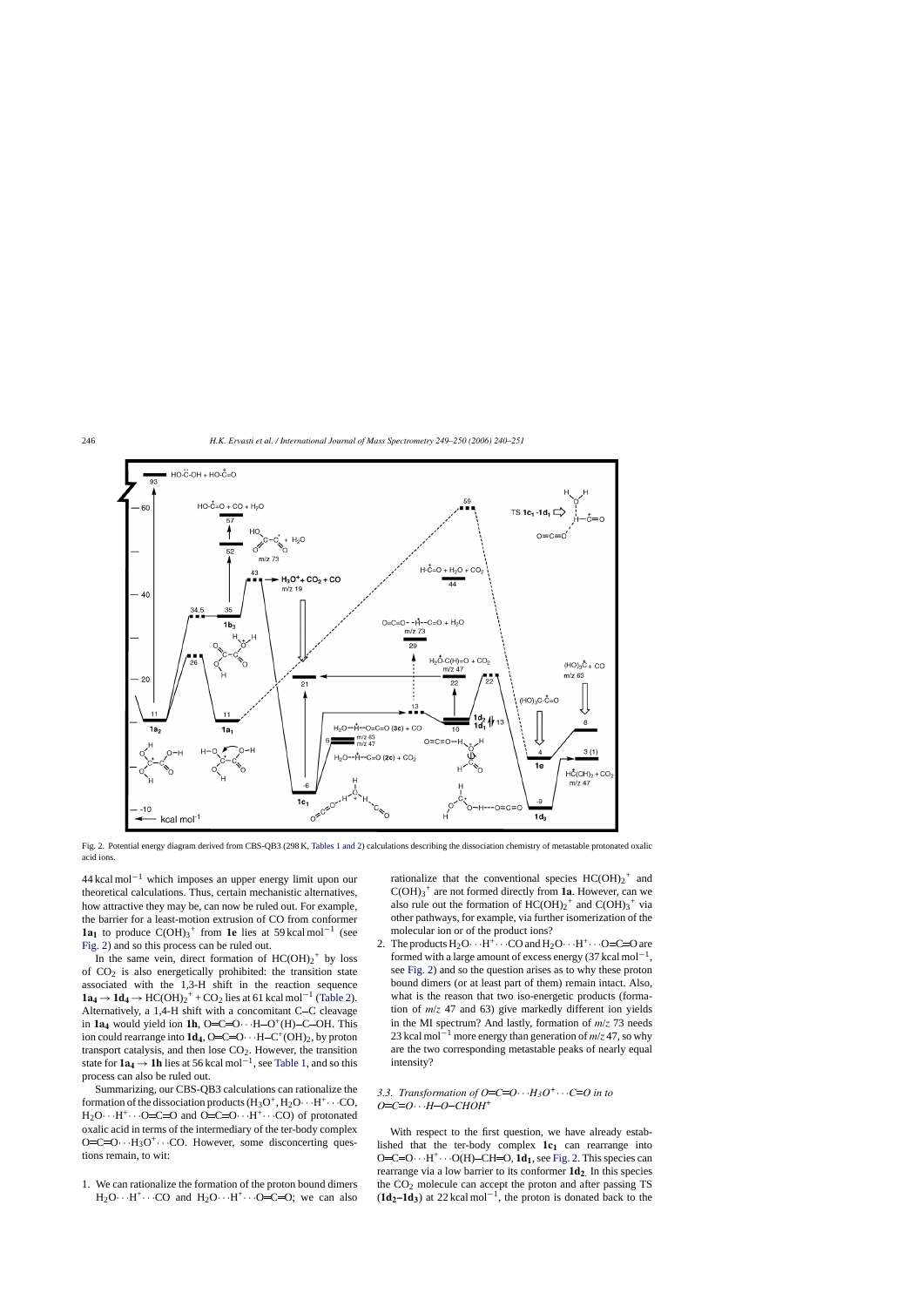<span id="page-7-0"></span>

Fig. 3. MI and CID mass spectra of protonated oxalic acid, item (a) and (b), respectively.

carbonyl oxygen atom of the incipient HO-CH=O molecule to produce the very stable complex  $HC(OH)_2^+ \cdots O=C=O$  $(1d_3)$  which can then shed CO<sub>2</sub> to produce  $HC(OH)_2^+$ . This constitutes an example of proton-transport catalysis (PTC [\[12\]\),](#page-11-0) by now a well-established process. In a recent publication [\[13\]](#page-11-0) on the isomerization/dissociation reactions of metastable  $HC(OH)_2^+$  ions, **2a**, it was concluded that these ions can rearrange via a 1,3-H shift to the ion–dipole complex H–C<sup>+</sup>(=O)···OH<sub>2</sub>, **2b**, which is a transient species only and which collapses to the complex  $O=C \cdots H^+ \cdots OH_2$ , 2c. For the reverse reaction  $2b \rightarrow 2a$  the barrier was found to be 30 kcal mol<sup>-1</sup>. When we complex **2a** with  $CO_2$  as in  $1d_2$  the barrier is reduced to 12 kcal mol<sup>-1</sup>, see [Fig. 2](#page-6-0) (TS  $1d_2-1d_3$ ) and so  $CO_2$  does catalyze the reaction to some extent by PTC. This barrier lies far beneath the energy for formation of  $1d_2$  from protonated oxalic acid, so that energetically PTC may well occur. However, as discussed above, we cannot conclude from our experimental data whether or not this process actually occurs to some extent. The reason that the CO<sub>2</sub> assisted isomerization  $(2b \rightarrow 2a)$  still has a sizeable barrier lies in the low PA of  $CO_2$  (129 kcal mol<sup>-1</sup>) com-pared to the PAs of H-C(=O)-OH at =O (179 kcal mol<sup>-1</sup> [\[8\]\)](#page-11-0) and at  $-OH$  (159 kcal mol<sup>-1</sup>, from [Table 2\)](#page-3-0). Indeed, when we complex **2b** with a species having a higher PA, e.g., CO  $(PA = 142 \text{ kcal mol}^{-1}$ , i.e., more in line with Radom's PA criterion [\[14\]\)](#page-11-0) we calculate that the barrier is reduced to a mere  $2$  kcal mol<sup>-1</sup>.

# *3.4. Transformation of O*=C= $O \cdot \cdot H_3O^+ \cdot \cdot \cdot C = O$  in to  $O=C \cdot \cdot \cdot H - O - C(OH)_2^+$

Experimentally, the situation is much clearer for the loss of CO, where the sole product is  $H_2O \cdot H^+ \cdot \cdot O=C=O$ , **3c**, to the exclusion of  $C(OH)<sub>3</sub><sup>+</sup>$ , **3a**<sub>1</sub>. We have traced a low energy pathway where CO catalyzes the transformation  $3c \rightarrow 3a_1$ and the results of our calculations are shown in [Fig. 5.](#page-9-0) In [Fig. 5\(](#page-9-0)a) is shown the potential energy surface (PES) for rearrangement/dissociation processes of the *solitary* ions  $H_2O \cdot H^+ \cdot \cdot O=C=O$  and  $C(OH)_3^+$ . Starting from  $3a_1$ , a 1,3-H shift requires  $52 \text{ kcal mol}^{-1}$  to produce the ion–dipole complex  $HOC^+ (=O) \cdot \cdot \cdot OH_2$ , **3b**, which can either lose water as indicated, or it can shift the proton from  $HOCO<sup>+</sup>$  to  $H<sub>2</sub>O$  to produce  $3c$ which can then dissociate. However, when we start from low energy ions **3c** isomerization into **3a**<sub>1</sub> will not take effect because the barrier (52 kcal mol<sup>-1</sup>) is much larger than the threshold for dissociation into  $H_3O^+$  + CO<sub>2</sub>. It is also clear that even ions **3c** having internal energies of 37–39 kcal mol<sup>-1</sup>, i.e., those formed from protonated oxalic acid as depicted in [Fig. 2](#page-6-0) cannot isomerize into  $3a_1$ .

How does the situation change when the proton bound dimer **3c** is complexated with CO, as in **1c1**? Here, see [Fig. 5\(b](#page-9-0)), we find that isomerization of  $1c<sub>1</sub>$  into  $1c<sub>3</sub>$ , the CO complexed analog of **3b**, requires about as much energy as rearrangement for the isolated ion. However, the next steps leading to **1f**, the analogue of **3a**, require substantially less energy when the ion is associated with CO. In this rearrangement of  $1c_3 \rightarrow 1f$  the CO molecule attracts the proton, and then the C atom of the incipient HCO• radical forms a covalent bond with the keto oxygen atom (as indicated by the arrow) to form the carbenium ion **1g**. The next step is analogous to decarbonylation of ionized methyl formate [\[15\]:](#page-11-0) the O–C bond stretches and the proton is inserted into this stretched bond to from the complex **1f** which could then dissociate. The reaction  $1c_3 \rightarrow 1f$  could be called proton-transport catalysis, but it proceeds via a covalently bonded carbenium ion. The activation energy for the rearrangement  $1c_1 \rightarrow 1f$  1f is 36 kcal mol<sup>-1</sup>, compared to 54 kcal mol<sup>-1</sup> for the solitary ions and considering that ions  $1c<sub>1</sub>$  have an internal energy of 49–51 kcal mol<sup>-1</sup>, formation of  $C(OH)<sub>3</sub><sup>+</sup>$  is energetically feasible. In [Fig. 2,](#page-6-0) the barrier for the above CO assisted reaction lies at 30 kcal mol−1, *at* the energy level for formation of *m*/*z* 73. Experimentally it is found that *m*/*z* 73 is formed whereas  $C(OH)<sub>3</sub>$ <sup>+</sup> is not. We propose that kinetic factors rule against the formation of  $C(OH)<sub>3</sub><sup>+</sup>$ : the internal energy available to  $1c<sub>1</sub>$  is so large that the ion will preferentially undergo simple cleavage reactions rather than complicated rearrangement processes.

# *3.5. Formation of O*=C= $O \cdot \cdot \cdot H_3O^+ \cdot \cdot \cdot C = O$  from the oxalic *acid dimer radical cation*

The second problem concerns the observation that at least part of the **2c** and **3c** ions having large internal energies  $(37–39 \text{ kcal mol}^{-1})$  remain intact. The excess energy is 22–24 kcal mol<sup>-1</sup> which should be more than sufficient to completely dissociate these complexes within the metastable time frame. The origin of the problem may lie in the method of ion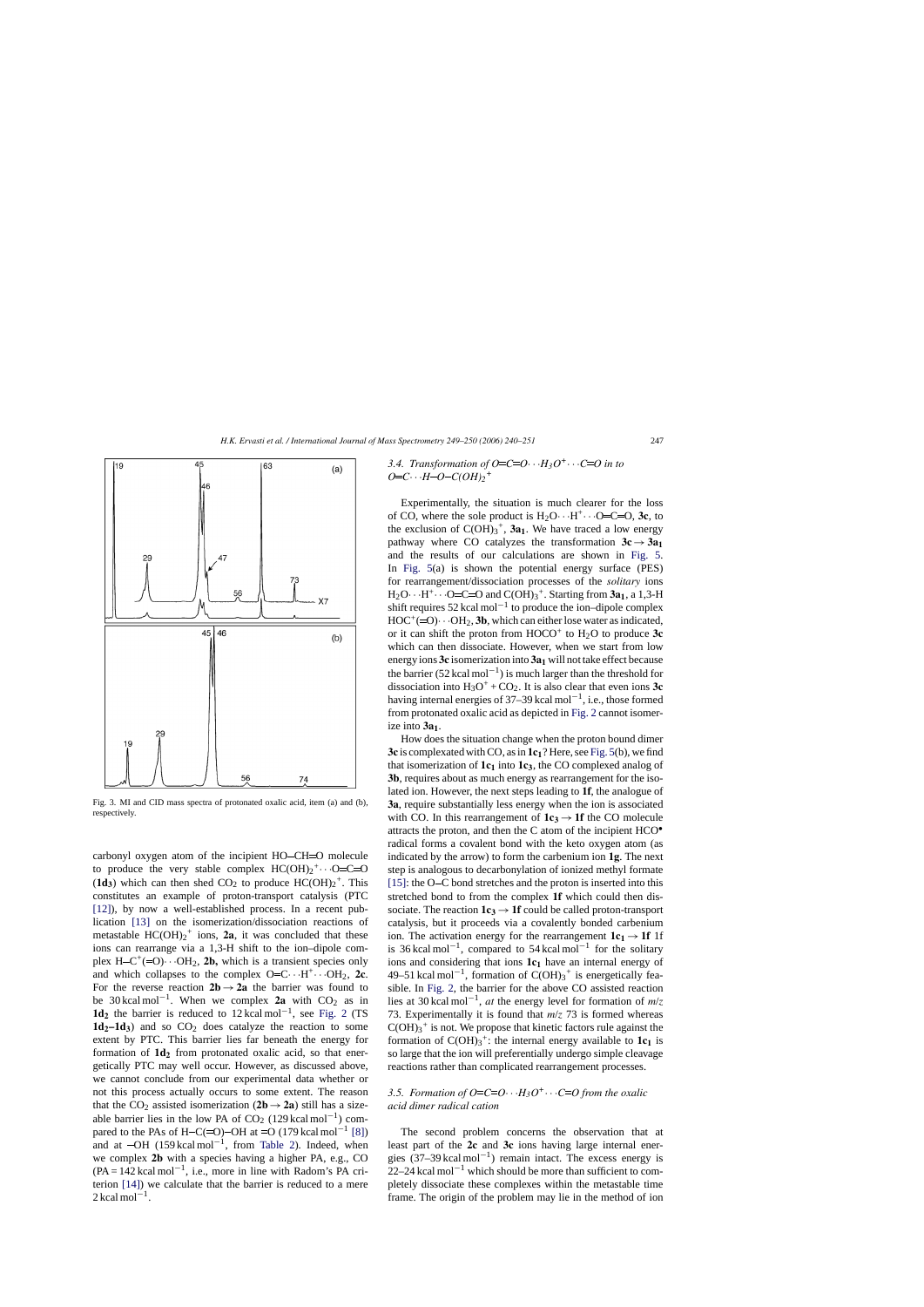<span id="page-8-0"></span>

Fig. 4. CID mass spectra of  $m/z$  47 CH<sub>3</sub>O<sub>2</sub><sup>+</sup> ions (items a–c) and  $m/z$  63 CH<sub>3</sub>O<sub>3</sub><sup>+</sup> ions (items d–f): (a) protonated formic acid HC(OH)<sub>2</sub><sup>+</sup>; (b) proton-bound dimer  $[H_2O-H-CO]^+$ ; (c)  $m/z$  47 CH<sub>3</sub>O<sub>2</sub><sup>+</sup> ions generated from the unimolecular decomposition of protonated oxalic acid ions; (d) C(OH)<sub>3</sub><sup>+</sup>; (e) proton bound dimer  $[H_2O-H-OCO]^+$ ; (f)  $m/z$  63  $CH_3O_2^+$  ions generated from the unimolecular decomposition of protonated oxalic acid ions.

preparation. As mentioned in Section [2](#page-1-0) protonated oxalic acid was produced by self-protonation, putatively by the following reaction:

HOOC-COOH + HOOC-COOH•+

$$
\rightarrow \text{HOOC-C(OH)}_{2}^{+} + \text{°OOC-COOH} \tag{4}
$$

According to our ab initio calculations the PAs of oxalic acid and of the radical **\*OOC-COOH** are similar and so the proton can easily shift from the radical cation to the neutral molecule. Next an interesting phenomenon may occur: our calculations indicate that the  $C-C$  bond in the radical  $°OOC-COOH$  is very weak so that the radical may dissociate exothermically to  $HOCO^{\bullet} + CO_2$ . That is to say the initial hydrogen bridged radical cation  $HOOC-C(=O)-O^{\bullet}\cdots H^+\cdots O=C(OH)-COOH$ , see also [Fig. 6, l](#page-10-0)oses COOH• to produce protonated oxalic acid complexated with CO2. Next, the ter-body complex **1c1** is generated by the same mechanism as shown in [Fig. 2](#page-6-0) for solitary protonated oxalic acid but now with  $CO<sub>2</sub>$  as a spectator molecule. That  $CO<sub>2</sub>$ 

is no more than a spectator follows from the observation that the activation energies for the isolated reaction and for reaction with  $CO<sub>2</sub>$  are equal (32 kcal mol<sup>-1</sup>). The overall reaction depicted in [Fig. 6](#page-10-0) is exothermic by 41.5 kcal mol<sup>-1</sup> and so the ter-body complex thus formed is expected to dissociate. However, this ion-molecule reaction takes place in the source under chemical ionization conditions where the ter-body complex can be collisionally stabilized. Hence, it is entirely possible that in the ion source ions  $1c<sub>1</sub>$  are already present in admixture with solitary protonated oxalic acid ions. Such 1c<sub>1</sub> ions we argue are the precursors for formation of *m*/*z* 47 and 63 as observed in the MI mass spectrum, whereas protonated oxalic acid would dissociate only to  $H_3O^+$ . Can we prove this hypothesis? We could for example try to protonate oxalic acid by other means than by selfprotonation. However, as mentioned in Section [2, i](#page-1-0)t proved very hard to reduce the amount of self-protonation in favour of protonation by another agent (e.g.,  $H_2O$ ). Another attempt would be to purify the *m*/*z* 91-ion beam by a neutralization-reionization experiment followed by MI analysis of the survivors. The idea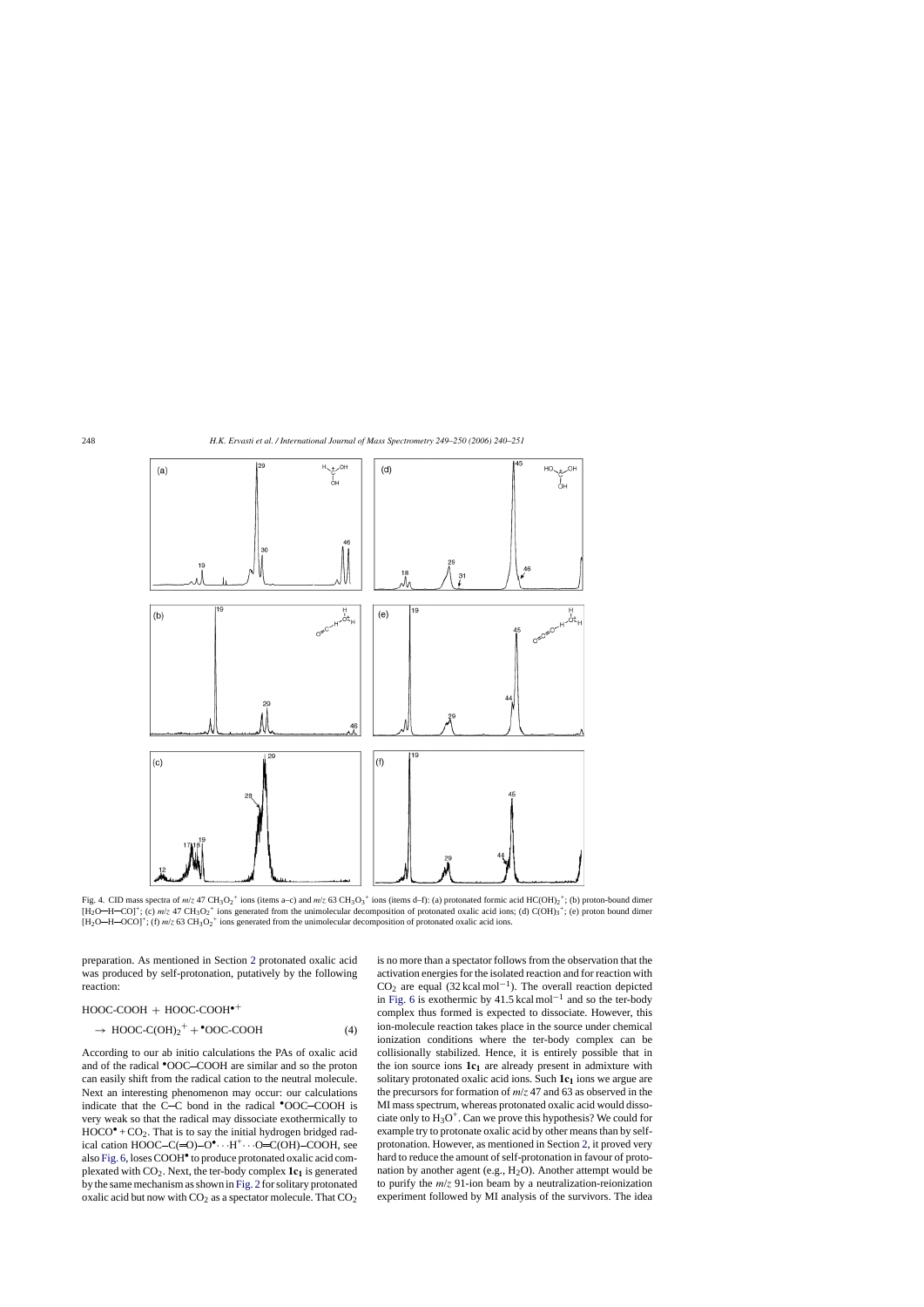<span id="page-9-0"></span>

Fig. 5. Potential energy diagrams derived from CBS-QB3 calculations describing the isomerization and dissociation reactions of protonated carbonic acid isomers: (a) represents the case of solitary ions; (b) shows the effect of complexation with CO.

behind this approach is that upon neutralization the ter-body complexes will undoubtedly fall apart while the radicals HOOC-  $^{\bullet}$ C(OH)<sub>2</sub> could well survive neutralization: our calculations indicate that their dissociation into  $HOOC-COOH + H<sup>•</sup>$  requires  $29 \text{ kcal mol}^{-1}$ . Thus, following reionization and subsequent mass selection, the MI mass spectrum of pure **1a** ions was to be recorded. Unfortunately, the yield of the survivor signal was very low; in addition the MI spectrum of *m*/*z* 91 is very weak and these two effects combined precluded a successful experiment.

We have also measured the kinetic energy releases  $(T<sub>0.5</sub>)$ values) for the processes leading to  $m/z$  19 (55 meV) and  $m/z$ 63 (35 meV). Now formation of *m*/*z* 63 has a larger reverse term than generation of  $m/z$  19 (37 versus 22 kcal mol<sup>-1</sup>, see

[Fig. 2\)](#page-6-0) and so the  $T_{0.5}$  value for formation of  $m/z$  63 should be larger than that for  $m/z$  19 [\[16,17\],](#page-11-0) the opposite of what is observed. Also the fraction of kinetic energy released in the formation of  $m/z$  63, relative to the reverse term, is only 2%, an unprecedentedly low value. We therefore, propose that in the ion source a mixture of ions  $1a_1$  (or  $1a_2$ ) and  $1c_1$  are produced. The former rearranges into energy rich  $1c<sub>1</sub>$  which rapidly dissociates to  $H_3O^+$  with a relatively large kinetic energy release and to  $m/z$  73, O=C=O···H<sup>+</sup>···CO. Any  $m/z$  47 ions (H<sub>2</sub>O···H<sup>+</sup>···CO) and  $m/z$  63 ions (H<sub>2</sub>O···H<sup>+</sup>···O=C=O) formed from  $1a_1$  via  $1c_1$  will dissociate completely to  $H_3O^+$ . By contrast, low energy  $1c<sub>1</sub>$  ions generated in the ion source produce only *m*/*z* 47 and 63 by direct bond cleavage with relatively small kinetic energy releases. Thus, the formation in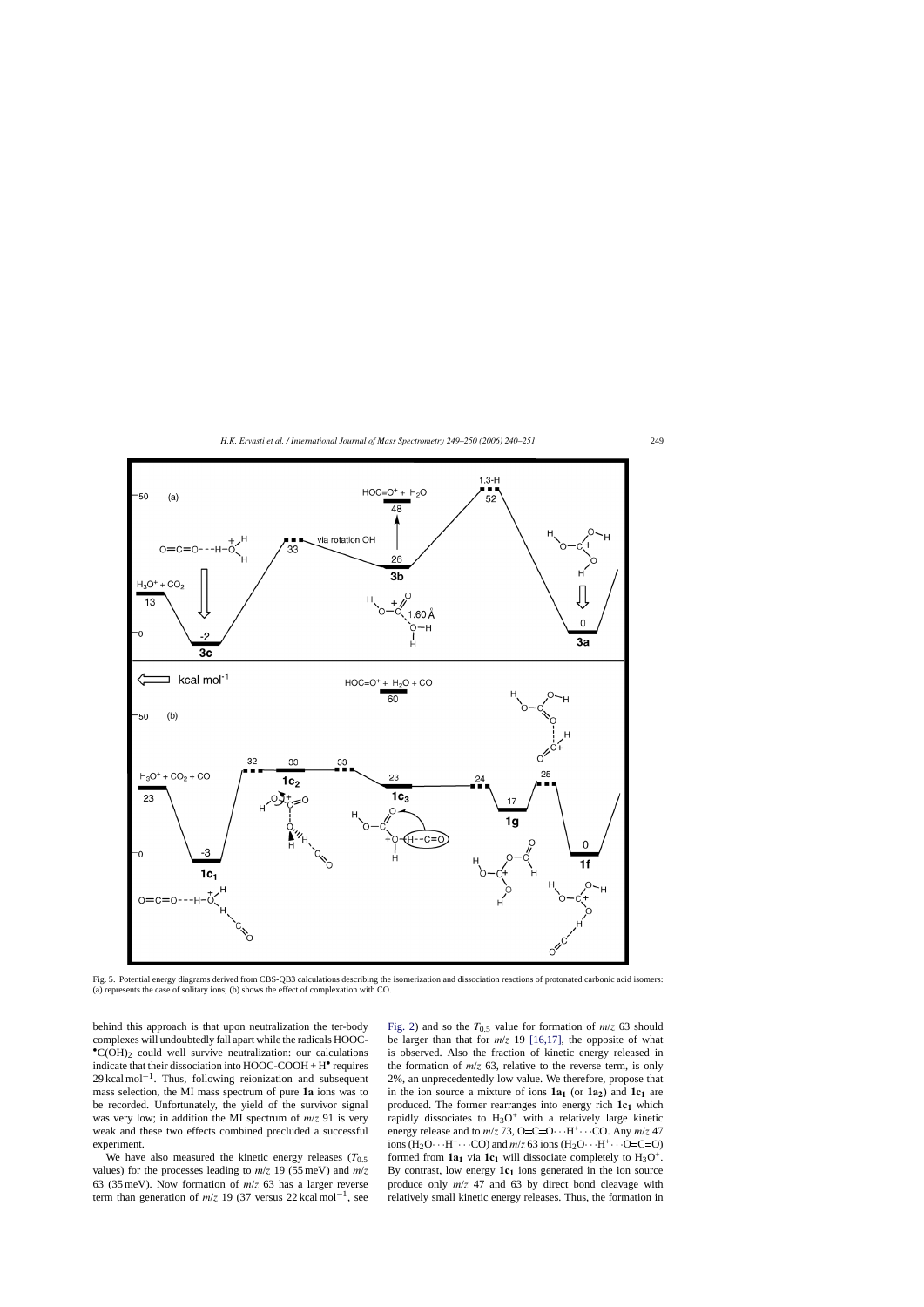<span id="page-10-0"></span>

Fig. 6. Potential energy diagram derived from B3LYP/CBSB7 calculations describing the formation of the ter-body complex  $O=C=O \cdot \cdot H_3O^+ \cdot \cdot \cdot C=O$  from the collision encounter between neutral and ionized oxalic acid. The relative energies are in kcal mol<sup>-1</sup>.

the ion source of  $1c_1$  in admixture with  $1a_1$  provides a rationale for the questions raised at the end of Section [3.2.](#page-1-0)

## **4. Summary**

Protonation of oxalic acid leads to the carbenium ion HOOC- $C^+({\rm OH})_2$ . Mass spectrometry based experiments reveal that this species dissociates for the major part to  $H_3O^+$ +CO+CO<sub>2</sub>, products that do not reveal the original connectivity. The mechanism of this intriguing reaction has been elucidated using the CBS-QB3 model chemistry. Key intermediate and also the reacting configuration in this rearrangement is the terbody complex  $O=C=O \cdots H_3O^+ \cdots CO$ , **1c**<sub>1</sub>, which can also be viewed as a hydronium bound dimer. The observed dissociation parallels that observed for neutral oxalic acid which dissociates into  $H_2O + CO + CO_2$ . Minor processes involve the formation of  $H_2O \cdots H^+ \cdots CO$ ,  $H_2O \cdots H^+ \cdots O=C=O$  and  $O=C=O \cdot H^+ \cdot \cdot CO$ , the proton bound analogue of the ter-body complex.

#### **Acknowledgements**

JKT thanks the Natural Sciences and Engineering Research Council of Canada (NSERC) for continuing financial support. PJAR and HKE thank the Netherlands Organization for Scientific Research for making available the TERAS supercomputer of SARA in Amsterdam.

### **References**

- [1] (a) S. Yamamoto, R.A. Back, J. Phys. Chem. 89 (1985) 622;
- (b) T. Kakumoto, K. Saito, A. Imamura, J. Phys. Chem. 91 (1987) 2366; (c) J. Nieminen, M. Räsänen, J. Murto, J. Phys. Chem. 96 (1992) 5303; (d) J. Higgins, X. Zhou, R. Liu, T.T.-S. Huang, J. Phys. Chem. A 101 (1997) 2702;
- (e) C. Chen, S.-F. Shyu, Int. J. Quantum Chem. 76 (2000) 541.
- [2] P.C. Burgers, A.A. Mommers, J.L. Holmes, J. Am. Chem. Soc. 105 (1983) 5976.
- [3] H.F. van Garderen, P.J.A. Ruttink, P.C. Burgers, G.A. McGibbon, J.K. Terlouw, Int. J. Mass Spectrom. Ion Proc. 121 (1992) 159.
- [4] GAMESS-UK is a package of ab initio programs written by M.F. Guest, J.H. van Lenthe, J. Kendrick, K. Schoffel, P. Sherwood, with contributions from R.D. Amos, R.J. Buenker, H.J.J. van Dam, M. Dupuis, N.C. Handy, I.H. Hillier, P.J. Knowles, V. Bonacic-Koutecky, W. von Niessen, R.J. Harrison, V.R. Saunders, A.J. Stone, D.J. Tozer, and A.H. de Vries. The package is derived from the original GAMESS code due to M. Dupuis, D. Spangler, and J. Wendolowski, NRCC Software Catalogue 1, vol. 1, Program no. QG01 (GAMESS) (1980).
- [5] Gaussian 98, Revision A.9, M.J. Frisch, G.W. Trucks, H.B. Schlegel, G.E. Scuseria, M.A. Robb, J.R. Cheeseman, V.G. Zarzewski, J.A. Montgomery Jr, R.E. Stratman, J.C. Burant, S. Dapprich, J.M. Millam, A.D. Daniels, K.N. Kudin, M.C. Strain, O. Farkas, J. Tomasi, V. Barone, M. Cossi, R. Cammi, B. Mennucci, C. Pomelli, C. Adamo, S. Clifford, J. Ochterski, G.A. Petersson, P.Y. Ayala, Q. Cui, K.